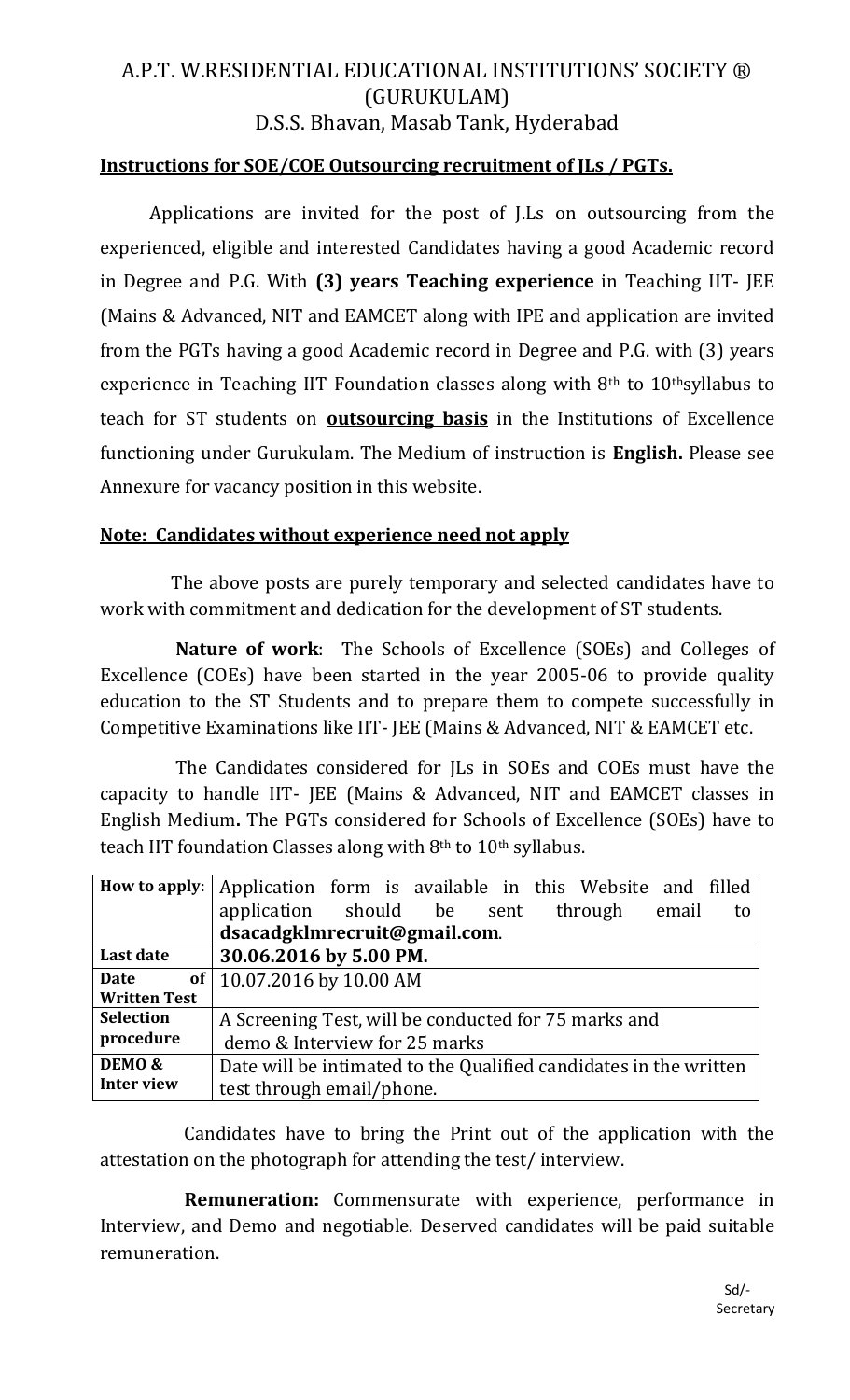### **A.P.T.W.R.E.I.SOCIETY®, GURUKULAM SOE/COEs Outsourcing Recruitment for JLs/PGTs/ PDs Vacancy position**

| SI.<br><b>No</b>        | Subject       | Post<br>category | SOE -<br>Parvathi<br>puram | <b>COE</b><br><b>Vizag</b> | <b>SOE</b><br><b>Srisailam</b> | <b>COE</b><br>Srikalahasthi | <b>COE</b><br><b>Malli</b> | <b>COE</b><br>Visannapeta | <b>COE</b><br><b>Thanakallu</b> | <b>Total</b>            |
|-------------------------|---------------|------------------|----------------------------|----------------------------|--------------------------------|-----------------------------|----------------------------|---------------------------|---------------------------------|-------------------------|
| $\mathbf{1}$            | Telugu        | <b>PGT</b>       | $\mathbf{1}$               | $\mathbf{1}$               |                                |                             |                            |                           |                                 | $\overline{2}$          |
| $\overline{2}$          | English       | PGT              |                            | $\mathbf{1}$               |                                | $\mathbf 1$                 |                            |                           |                                 | $\mathbf{2}$            |
| $\overline{3}$          | Hindi         | <b>PGT</b>       |                            | $\mathbf{1}$               |                                | $\mathbf{1}$                |                            |                           |                                 | $\overline{\mathbf{2}}$ |
| $\overline{4}$          | Maths         | PGT              |                            |                            |                                | $\mathbf{1}$                |                            |                           |                                 | $\mathbf{1}$            |
| 5                       | P.S           | PGT              |                            |                            |                                |                             |                            |                           |                                 |                         |
| 6                       | N.S           | PGT              |                            | $\mathbf{1}$               | $\mathbf{1}$                   | $\mathbf 1$                 |                            |                           |                                 | 3                       |
| $\overline{7}$          | S.S           | PGT              |                            | $\mathbf{1}$               |                                |                             |                            |                           |                                 | $\mathbf{1}$            |
|                         |               |                  |                            |                            |                                |                             |                            |                           |                                 |                         |
| $\mathbf 1$             | Telugu        | JL               |                            | $\mathbf{1}$               | $\mathbf{1}$                   |                             |                            |                           | $\mathbf{1}$                    | 3                       |
| $\overline{2}$          | English       | JL               |                            |                            | $\mathbf{1}$                   |                             | $\mathbf{1}$               |                           |                                 | $\overline{2}$          |
| $\overline{3}$          | Hindi         | JL               |                            |                            |                                |                             |                            |                           |                                 |                         |
| $\overline{\mathbf{4}}$ | Maths         | JL               |                            | $\mathbf{1}$               | $\mathbf{1}$                   |                             |                            | $\overline{2}$            | $\mathbf{1}$                    | 5                       |
| 5                       | Physics       | JL               | $\mathbf{1}$               |                            | $\overline{2}$                 |                             |                            | $\mathbf{1}$              |                                 | 4                       |
| $\boldsymbol{6}$        | Chemist<br>ry | JL               |                            |                            | $\overline{2}$                 | $\mathbf 1$                 | $\mathbf{1}$               |                           |                                 | 4                       |
| $\overline{7}$          | Botany        | JL               |                            | $\mathbf{1}$               |                                | $\mathbf{1}$                | $\mathbf{1}$               |                           |                                 | 3                       |
| 8                       | Zoology       | JL               |                            |                            | $\mathbf{1}$                   |                             |                            |                           |                                 | $\mathbf{1}$            |
| $\boldsymbol{9}$        | P.D           |                  |                            |                            |                                |                             |                            |                           |                                 | 4                       |
|                         |               |                  | $\overline{2}$             | 8                          | $\mathbf{9}$                   | $\boldsymbol{6}$            | 3                          | $\overline{\mathbf{3}}$   | $\overline{2}$                  | 37                      |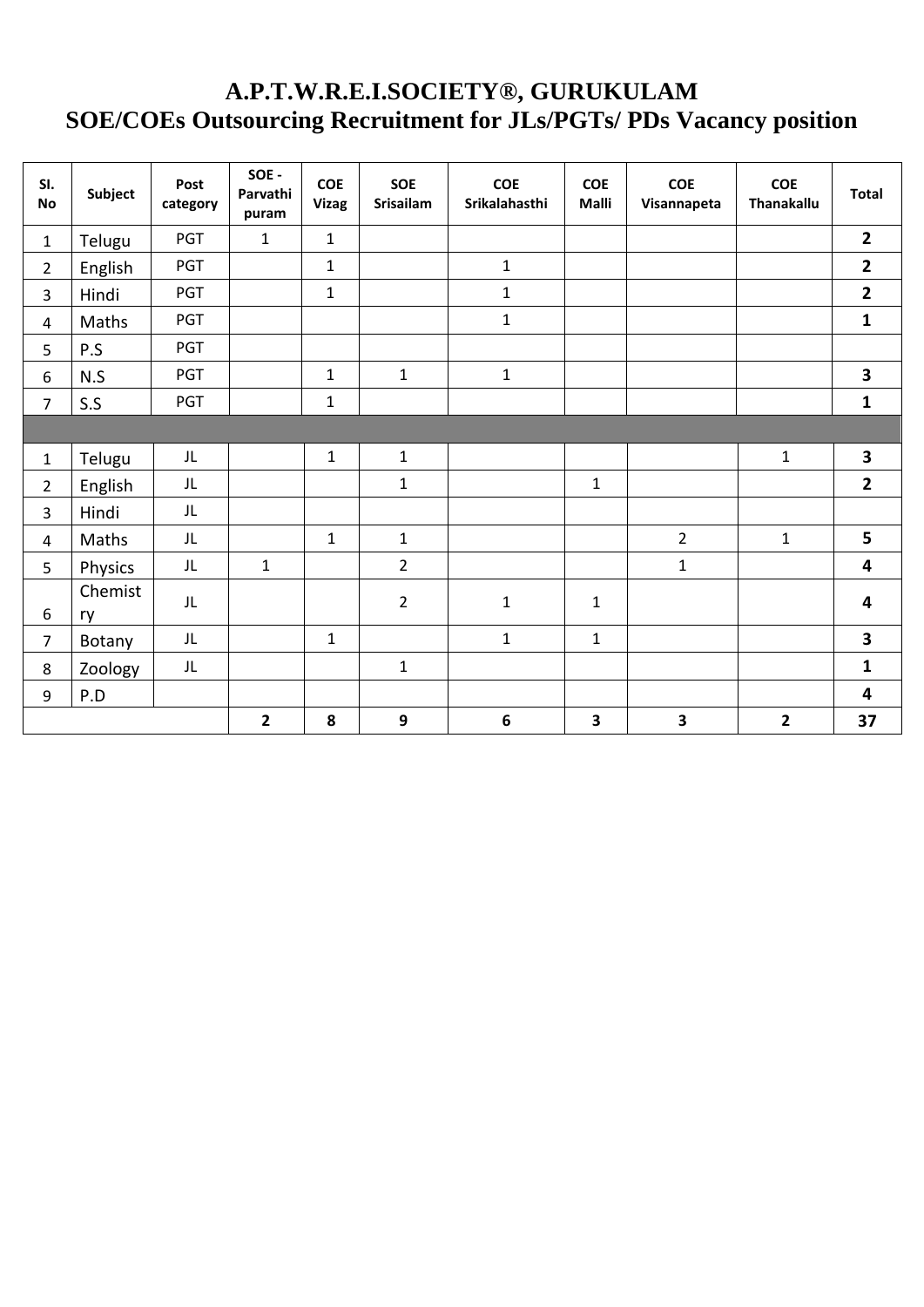### **APPLICATION FOR THE POST OF OUT SOURCING JL/ PGT**

## **IN SOEs/COEs**

**Applied for the post of ……………………………………………………………**

| 1. Name of the Candidate                                                                           |                                                                                                                                                                                                                                                                                                                                                                      |
|----------------------------------------------------------------------------------------------------|----------------------------------------------------------------------------------------------------------------------------------------------------------------------------------------------------------------------------------------------------------------------------------------------------------------------------------------------------------------------|
| 2. Father/Husband's Name                                                                           |                                                                                                                                                                                                                                                                                                                                                                      |
| 3. Date of Birth                                                                                   |                                                                                                                                                                                                                                                                                                                                                                      |
| 4. Educational Qualifications<br>with subjects                                                     | Degree _________________ Medium i___________<br>PG: University Charles Contains Containing Containing Containing Containing Containing Containing Containing Containing Containing Containing Contains Containing Contains Contains Contains Contains Contains Contains Contai<br>Division: Percentage: Division:<br>B.Ed Division:____________ Percentage:_________ |
| 5. Caste                                                                                           |                                                                                                                                                                                                                                                                                                                                                                      |
| 6. Experience (Proper<br>experience Certificate<br>is to be submitted at<br>the time of interview) | 1. IIT-JEE (Mains)<br>2. IIT- (Advanced)<br>3. NIT - EAMCET<br>4. IPE<br>5. School Section                                                                                                                                                                                                                                                                           |
| 7. Native District                                                                                 |                                                                                                                                                                                                                                                                                                                                                                      |
| 8. Present Address                                                                                 | H.No. ________________, Village _____________<br>Mandal _____________________, District _______________<br>Pin Code.______________                                                                                                                                                                                                                                   |
| 9. E.mail I.D.                                                                                     |                                                                                                                                                                                                                                                                                                                                                                      |
| 10. Contact No.                                                                                    |                                                                                                                                                                                                                                                                                                                                                                      |

Signature of the Applicant,

| Date:    |  |
|----------|--|
| Station: |  |